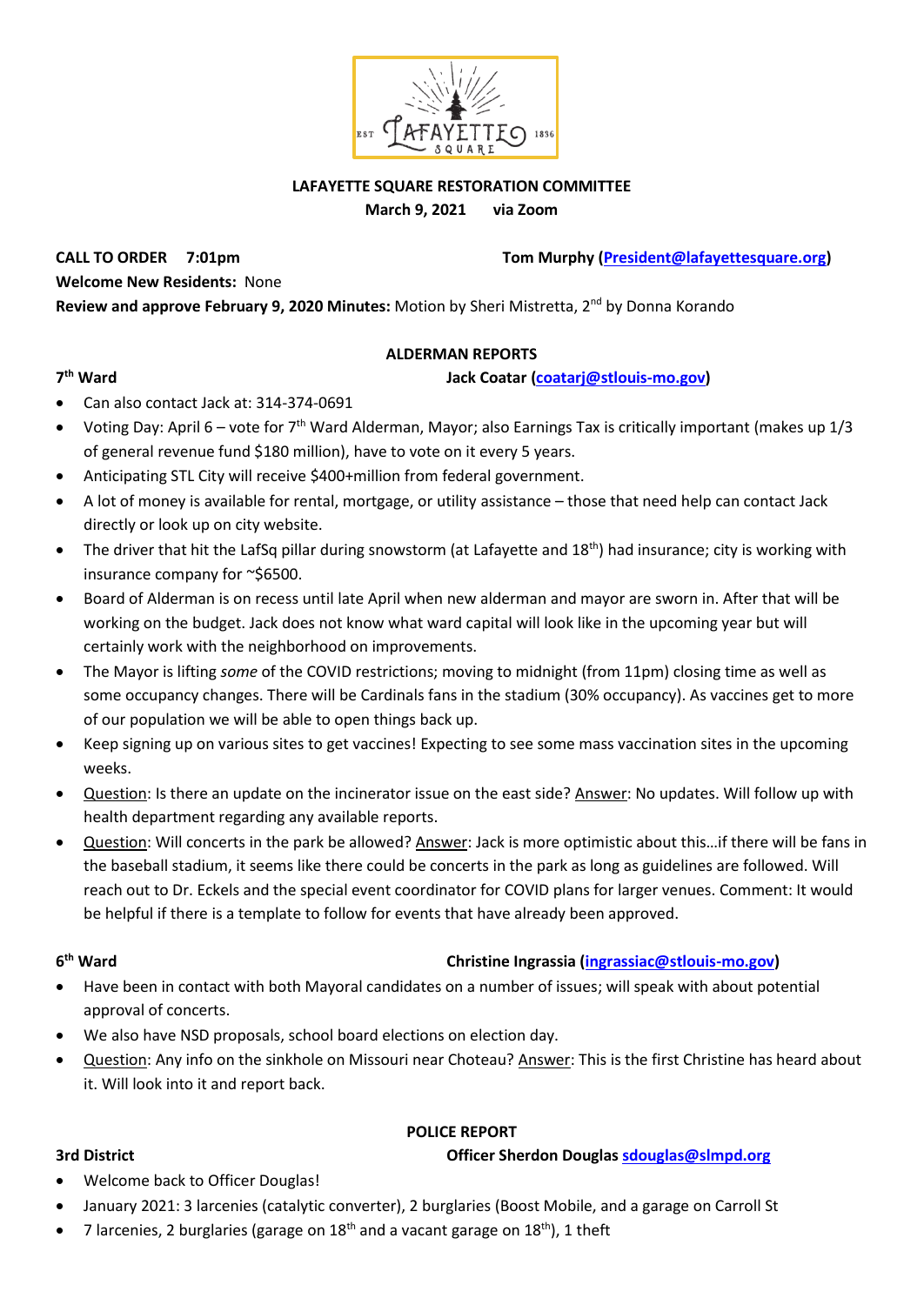- 17 crimes total for January and February down 53%
- Reminder: When you park your car, lock your door and remove your keys, keep packages out of sight, don't keep valuables in plain sight (take them with you!); if you put items in your trunk, do it before your arrival.
- Question: Is there anything that can be done about dogs off leash in the park? Answer: Officer Douglas recalled a conversation about more signs that were put up. Sometimes seeing a sign does help. Can't tie up police very much in the park. Will contact officers who are out on their beats to keep an eye out.

### **NEIGHBORHOOD ORGANIZATION UPDATES**

### **Barr Branch Tonnya Joy (tjoy@slpl.org)**

- Email Update: All STL Public libraries are open with limited hours and services. Curbside pickup still available. Age 5+ required to wear a mask.
- Summer camp (online) sign up: <https://slpl.jumbula.com/#/home>
- Library has a COVID Resource Page: https://www.slpl.org/covid-19-vaccine-resources/).

# Lafayette Preparatory Academy **Gail Buffington**

- This Friday night is the LPA Trivia night…too late to sign up but can sign up for 50/50 raffle and silent auction. • Hybrid model will continue through May.
- **Lafayette Park Conservancy (LPC) Michael Bushur [\(Mjbushur@gmail.com\)](mailto:Mjbushur@gmail.com)**
- http://lafayettepark.org/
	- Not present.

# Lafayette Square Arts Council **Donna Korando**

- Nothing to report…crossing fingers that we can have a concert season.
- Appreciated the response to the hearts on the fence for Valentine's Day.  $\circledcirc$

# **NEW AND ON-GOING BUSINESS**

### **VP/President-Elect Vacancy Tom Murphy**

- No one has stepped forward yet. Please contact Tom if interested.
- **Fundraising Chairperson Tom Murphy**
- Kelly Schlueter has stepped up as Fundraising Chair. Kelly is also our Treasurer-Elect. Thank you, Kelly! **House Tour Update Jill Peckinpaugh/Suzanne Sessions**
- 4 of 8 houses have been filmed. There will be one day of limited-attendance, in-person garden tours.
- **Tickets will be available April 1.**
- Please take a look at the media release so we're all on the same page regarding what the event is[. Click here to](https://drive.google.com/file/d/1Lna5CLkHgMiSwAXcChCPzLmxMn2-C0wO/view?usp=sharing)  [see the media release.](https://drive.google.com/file/d/1Lna5CLkHgMiSwAXcChCPzLmxMn2-C0wO/view?usp=sharing) We can market this event far beyond our city limits! We need everyone who lives in the neighborhood to distribute this information out, especially as we get closer to the date.
- We're looking for gardens, sponsorships, and auction donations.
	- o Refer garden owners t[o housetour@lafayettesquare.org](mailto:housetour@lafayettesquare.org)
	- o Almost all of the houses have auction items placed in them so buyers have the visual reference; narrator or homeowners will point them out. Auction donations can be items that look like they come from Lafayette Square/antiques, trips, gift baskets, etc. [Click here for auction donation form.](https://drive.google.com/file/d/10PhHGUUi7RUdwCnUDj-cDoUbAuSn2G1T/view?usp=sharing)
	- o Sponsorships: [Click here for the sponsorship form.](https://drive.google.com/file/d/1UMPzlHOwKMriHxWJ6I4iP6qx3g4YyGHG/view?usp=sharing)

### **COMMITTEE REPORTS**

# **Treasurer's Report Sheri Mistretta (treasurer@lafayettesquare.org)**

- We had more income than expenses for the month of February.  $\odot$  Spring is coming so lots of repairs—and expenditures—are on the radar for the upcoming months.
- The Virtual House Tour is our main fundraiser...we need everyone to get behind this event!

### **Business Committee Business Committee Bethany Budde**

Not present.

**Development** Suzanne Sessions